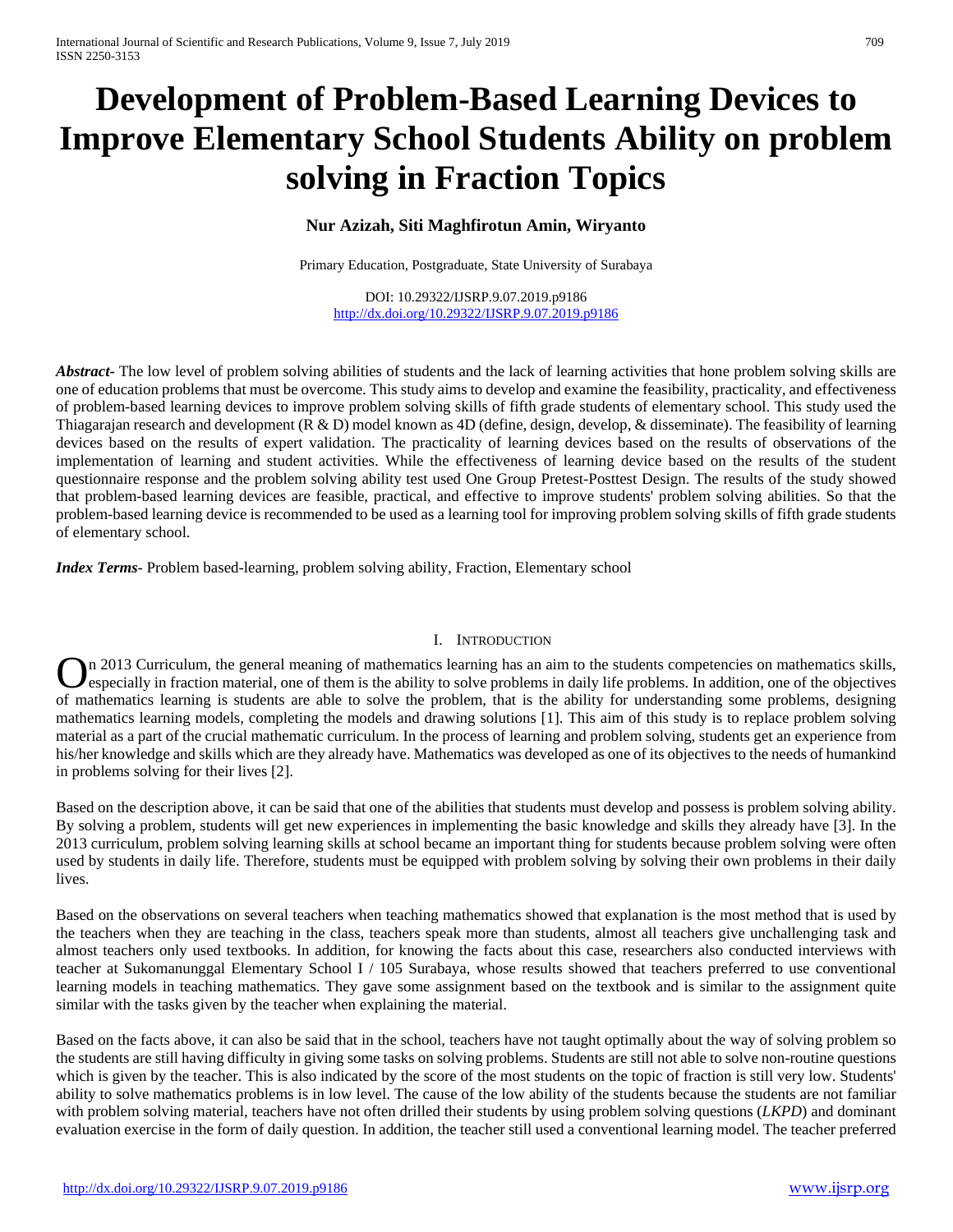using explanation model and has not used a learning model that can improve problem solving skills. Teachers also focused on achieving students' numeric skills by using mathematics formulas.

Based on these problems, the teacher must be able to choose the appropriate learning model. The choice of learning model must be accordance with the material and students' conditions, so that it is expected that learning can improve student activity in solving mathematical problems skills and also create a competitive atmosphere. In this learning process, it is expected that there will be interaction between students and other students in the form of group discussions, so that students can be active.

One learning model that can be offered to improve problem solving skills is a problem-based learning model. Problem-based learning model is an innovative learning model that requires students to learn and work actively, either in pairs or in groups to develop high thinking order by finding the problems, building an understanding, and finding alternative solutions to gain a knowledge and skills. Based on the analysis of several journals, one of them states that the learning model of problem-based learning can improve students' problem solving abilities [4]. The type of research is conducted as classroom action research in two cycles. The implementation of the PBL model can improve students' problem solving skills where in cycle 1, which is 69%, in the second cycle, is 73%.

The problem-based learning model has three main characteristics [5]. First, problem-based learning is a series of learning activities, it means that there are a number of activities must be done by students. Problem-based learning does not only listen something, but memorizing subject matter, and students actively think, communicate, search and process the data, and finally conclude. Second, learning activities are directed at solving the problems, knowing the problems as the keywords of the learning process. Third, problem solving is done by using a natural thinking approach.

This model also has the characteristic of using real life problems, students must learn to train and improve problem solving skills and gain knowledge of important concepts. The application of problem-based learning model is one of the efforts and students can solve every problem related to mathematics. Every student has different abilities in solving each problem. The steps of problem-based learning are orientation to students about a problem, organizing students to study, providing personal guidance and guidance to small groups when conducting investigations, developing and presenting works that have been made, and making analysis and evaluation of how to solve problem [6].

Learning strategies based models have several advantages, such as problem solving is a good technique to better understanding of the lesson. It can improve student learning activities, problem solving is more fun and students will like this method [5]. Problem solving can give some opportunities for students to apply the knowledge which they have in the real life. Other advantages are: (1) students can find their own concepts through a series of learning activities, so that students are able to understand the concept; (2) students are active in learning that is conducting an investigation, while the teacher is as a guide; (3) learning is more meaningful because problems solved are related to students' real life so students are motivated to learn; and (4) students are controlled in group learning process which interact with each other so they can complete the learning achievement.

This study aims to (1) describe the process of developing problem-based learning devices on fraction topics; (2) describe the quality (validity, practicality, and effectiveness) of problem-based learning devices on fraction topics; and (3) describe the students' problem solving abilities with problem-based learning on fractional topics.

## II. IDENTIFY, RESEARCH AND COLLECT IDEA

This research is developmental research. The study produced learning devices with problem-based learning models to improve the problem solving abilities of elementary students in the form of lesson plan (RPP), Student Worksheets (LKPD) and Problem Solving Ability Tests. The development model used 4D model which is developed by Thiagarajan [7]. It consists of define, design, develop, and disseminate stages. The subject of this study was the fifth grade students of SDN Sukomanunggal I / 105 Surabaya in academic year 2018/2019 with 20 students. The experimental research was conducted on several students using *One Group Pretest-Posttest* Design [8]

Data collection techniques used in this study were questionnaires, observations, and tests of problem solving abilities. While the feasibility analysis technique for problem-based learning is done by converting the average observation results into validation criteria. Analysis of the practicality of learning devices is obtained from the results of the average implementation of learning, activities, and student responses, henceforth converted into predetermined criteria. While the effectiveness of problem-based learning devices can be measured based on the results of student problem solving ability tests

## III. RESULTS AND DISCUSSION

The results of validity test of problem-based learning devices were obtained from the validation sheet from two validators. Based on the results of the validation sheet, it showed that the problem-based learning device which is developed is valid (feasible to be applied with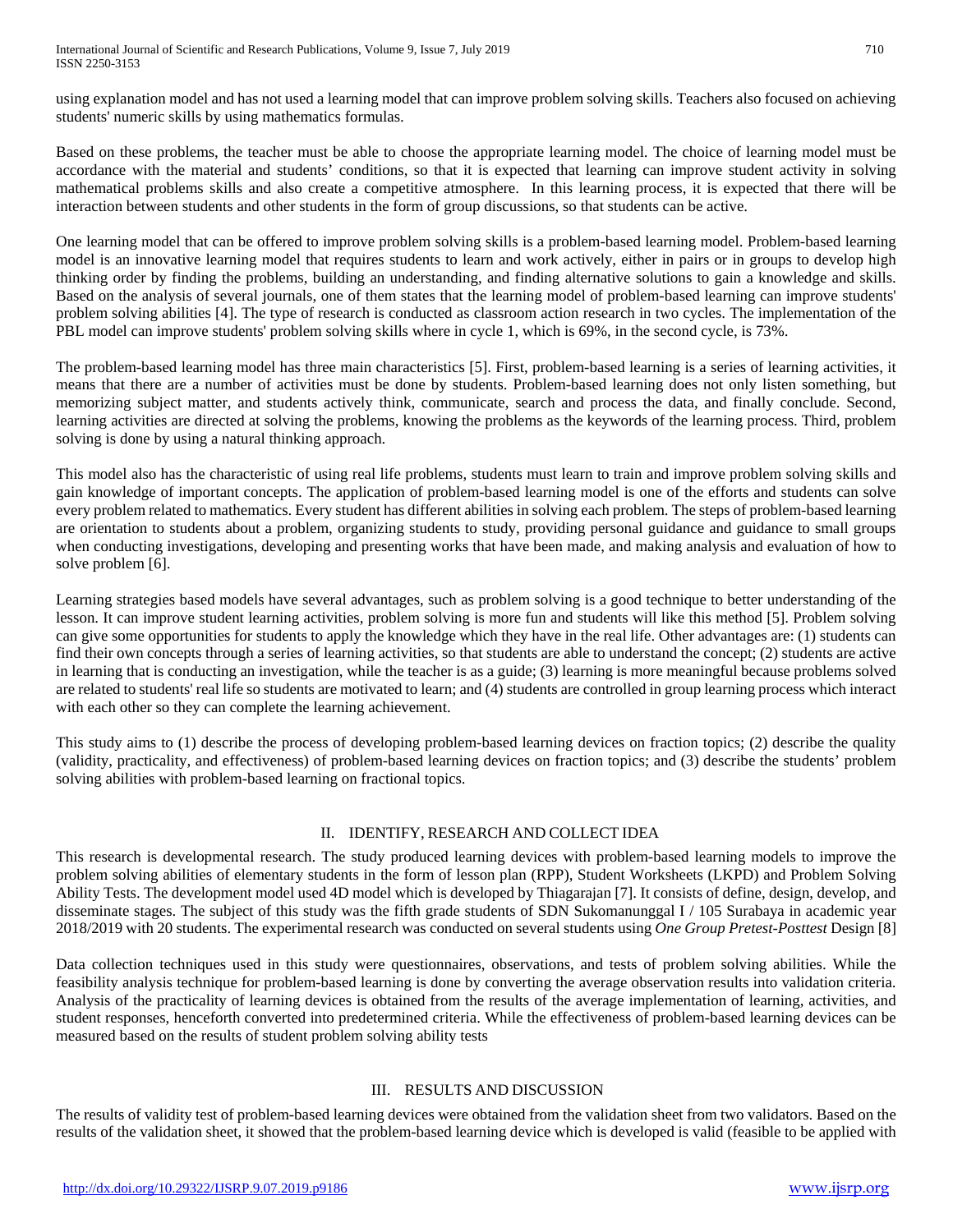little improvement). Some suggestions given by the validator are on the learning objectives in lesson plans, it should be more detailed, writing on teaching materials should use contrasting colors, and tests of problem solving skills should be tested first to find out whether the problem is a problem solving problem. The results of the validation sheet can be seen in the following table.

| Table 1. The Result of Validator |       |      |         |                                |  |  |  |  |  |  |
|----------------------------------|-------|------|---------|--------------------------------|--|--|--|--|--|--|
| Devices                          | Score |      | Average | Category                       |  |  |  |  |  |  |
|                                  | V1    | V2   |         |                                |  |  |  |  |  |  |
| <b>Syllabus</b>                  | 3,82  | 3.00 | 3,41    | Valid (usable, minor revision) |  |  |  |  |  |  |
| Lesson plan                      | 3.79  | 3.14 | 3.46    | Valid (usable, minor revision) |  |  |  |  |  |  |
| Material                         | 3,47  | 3,00 | 3,23    | Valid (usable, minor revision) |  |  |  |  |  |  |
| <b>Students</b><br>worksheet     | 3.67  |      | 3,33    | Valid (usable, minor revision) |  |  |  |  |  |  |
| Test                             | 3.75  |      | 3.37    | Valid (usable, minor revision) |  |  |  |  |  |  |

The practicality of problem-based learning devices can be seen from the results of the observation sheet of the students' implementation learning and activities. The results of the learning implementation obtained from the observation sheet which is conducted by two teachers and showed good implementation. While the students' activities during the implementation of learning by using a problembased learning model based on observations obtained in good interpretation results. In more detail the results of the observation sheet of the implementation learning and student activities can be explained in the following table.

| Table 2. Practicality of Learning Devices |                    |            |         |           |  |  |  |  |  |
|-------------------------------------------|--------------------|------------|---------|-----------|--|--|--|--|--|
| Validitv                                  | Observation result |            | Average | Category  |  |  |  |  |  |
|                                           | Observer 1         | Observer 2 |         |           |  |  |  |  |  |
| Teaching learning                         | 3,60               | 3,66       | 3,63    | Very good |  |  |  |  |  |
| Students' activities                      | 3.35               | 3.40       | 3.37    | Good      |  |  |  |  |  |

The effectiveness of problem-based learning devices to improve students' problem-solving abilities was obtained from the results of questionnaires and the results of problem-solving ability tests. Student responses are presented in the form of questionnaires and given after learning is completed. The results of the student questionnaire showed that 76% -100% of children were happy and interested in participating in learning with the development of problem-based learning devices. The problem solving ability test is in the form of a description problem as many as six questions. This test is given to 20 students before being given treatment (pre-test) and after being given treatment (post-test). The test results of students' problem solving skills will be described in the following table 3. Table 3. The result of Problem Solving Ability/ skills

| No. | <b>Name</b> | <b>Score</b> |           | Twore 5. The result of 1 rootent borving Atomly/ skins<br>Achievement |           | N-Gain | Criteria |
|-----|-------------|--------------|-----------|-----------------------------------------------------------------------|-----------|--------|----------|
|     |             | Pre-test     | Post-test | Pre-test                                                              | Post-test |        |          |
| 1   | <b>ABD</b>  | 67           | 97        | TT                                                                    | T         | 0.91   | High     |
| 2   | <b>ADN</b>  | 73           | 100       | T                                                                     | T         | 1      | High     |
| 3   | <b>ANN</b>  | 43           | 77        | TT                                                                    | T         | 0.60   | Medium   |
| 4   | <b>APR</b>  | 40           | 77        | TT                                                                    | T         | 0.62   | Medium   |
| 5   | <b>CHT</b>  | 67           | 93        | <b>TT</b>                                                             | T         | 0.79   | High     |
| 6   | <b>DEN</b>  | 23           | 57        | <b>TT</b>                                                             | <b>TT</b> | 0.44   | Medium   |
| 7   | <b>FRH</b>  | 67           | 93        | <b>TT</b>                                                             | T         | 0.79   | High     |
| 8   | <b>FRS</b>  | 53           | 83        | <b>TT</b>                                                             | T         | 0.64   | Medium   |
| 9   | <b>FAR</b>  | 43           | 70        | TT                                                                    | T         | 0.47   | Medium   |
| 10  | FIK         | 50           | 73        | <b>TT</b>                                                             | T         | 0.46   | Medium   |
| 11  | <b>FIY</b>  | 53           | 80        | TT                                                                    | T         | 0.57   | Medium   |
| 12  | <b>HAW</b>  | 73           | 90        | T                                                                     | T         | 0.63   | Medium   |
| 13  | <b>MAG</b>  | 40           | 70        | <b>TT</b>                                                             | T         | 0.50   | Medium   |
| 14  | <b>MWA</b>  | 47           | 67        | TT                                                                    | <b>TT</b> | 0.38   | Medium   |
| 15  | NOO         | 63           | 83        | <b>TT</b>                                                             | T         | 0.54   | Medium   |
| 16  | <b>NOV</b>  | 60           | 93        | TT                                                                    | T         | 0.82   | High     |
| 17  | <b>QUR</b>  | 43           | 77        | <b>TT</b>                                                             | T         | 0.60   | Medium   |
| 18  | SAI         | 47           | 70        | TT                                                                    | T         | 0.43   | Medium   |
| 19  | <b>SIN</b>  | 57           | 70        | TT                                                                    | T         | 0.30   | Medium   |
| 20  | YAS         | 40           | 80        | <b>TT</b>                                                             | T         | 0.67   | Medium   |
|     | Average     | 52           | 80        | TT                                                                    | T         | 0.58   | Medium   |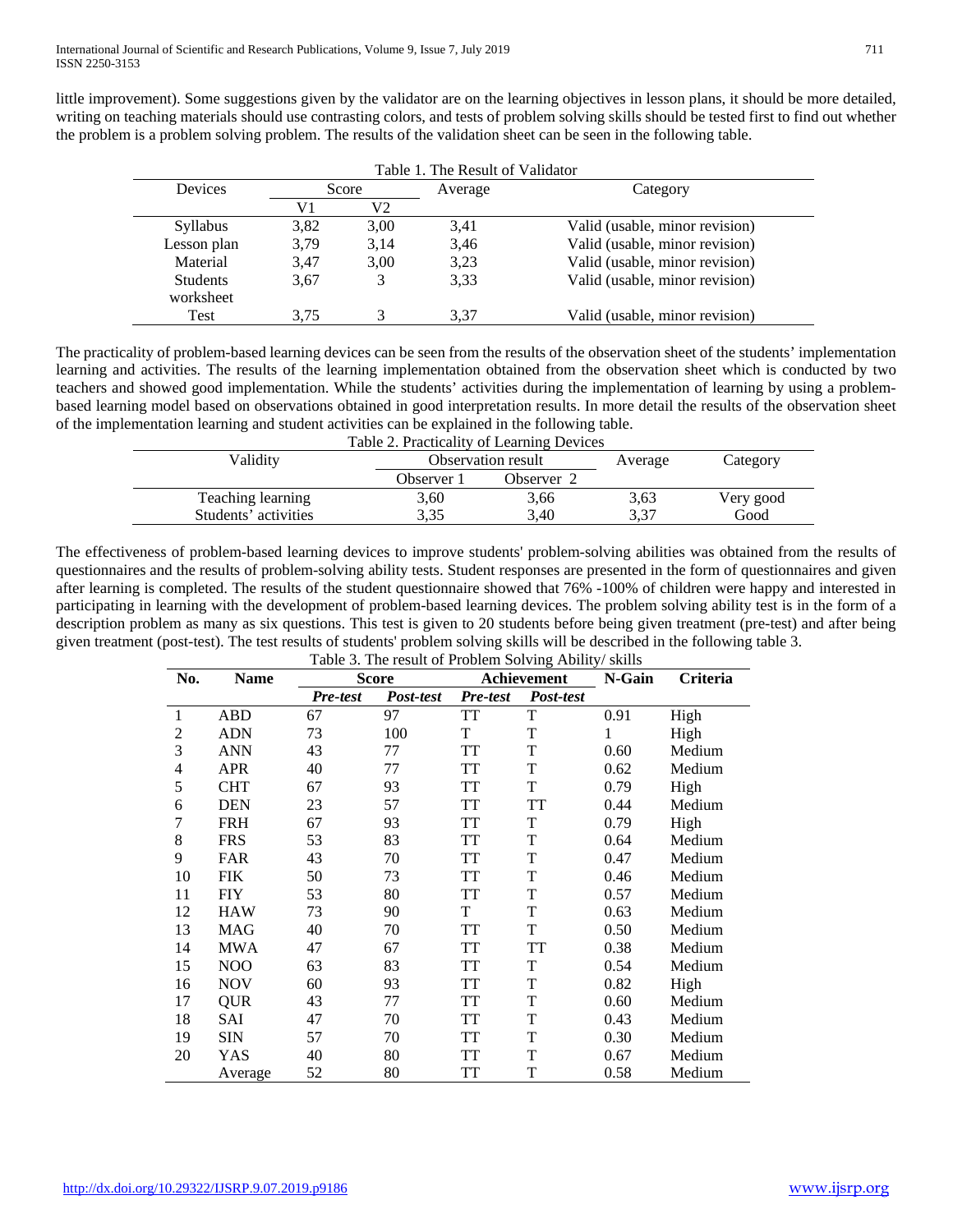Based on table 3, it is known that at the pretest, the problem solving abilities were 5% of students completed. Whereas in the posttest the problem solving skills is from 100% of students completed. The table also showed the N-Gain score which showed an increasing of students' problem solving abilities that ranged from 0.30 to 1 with a moderate to minimum category.

The implementation of problem-based learning devices in learning proved an effectiveness of improving problem solving skills of elementary school students on fractions topic. This is in accordance with research by Rokhmawati, et al. [4] which states that the learning model of problem-based learning can improve students' problem solving abilities. Based on the validation results, the development of problem-based learning devices is included in the valid category. The validity of the learning device developed based on the results of validation expert in the syllabus, lesson plan, student worksheet, teaching materials and problem-solving ability tests. The Valid devices can be seen from the suitability of the device with the learning model and material, and all components of the learning device are related consistently between one another [9]. After the validation stage, the problem-based learning device can be continued at the small group on experiment stage. Based on the results of the feasibility analysis, a feasible problem-based learning device is used to improve the problem solving skills of students in grade V of elementary school with fraction material.

The practicality of problem-based learning devices is known from the results of observations implementation learning and student activities. Based on the results of observations, it was found that a problem-based learning device was developed practically and it was used to improve problem-solving skills of students in grade V of elementary school with fractions. While the effectiveness of the problem-based learning device based on the results of the student response questionnaire and the results of the student's problem solving ability test. Questionnaire for student responses is given at the end of the lesson, that was in the second meeting The results of student responses are positive because the average student answers was "yes" statement around 76% -100%. They were interested in problembased learning because the students solve problems in groups and then discussed to be agreed. This can motivate students to increase attention and make them visible in fun and meaningful learning [10]. While the results of the problem solving ability test showed an increasing in the pretest and posttest score. Increasing students' problem solving skills can be known by using N-Gain. The results of the student's problem-solving ability test presented in table 3 showed students have problem-solving abilities with an average n-gain of 0.58 which is included in the medium category. At the pretest of 20 students there were only 2 students or about 5% of students completed. While at the posttest there was an increase in test results, that is 90% of students completed the test. The test uses problem solving questions consisting of six questions. Increasing the results of this problem solving ability test shows that the learning tools developed by researchers can improve students' problem solving skills on the topic of fractions.

## IV. CONCLUSION AND SUGGESTION

Based on the results of research and discussion, the results of the study can be concluded such as: (1) Problem-based learning devices to improve the ability of problem solving is valid based on the score of the validator and can be used in the learning process. (2) The practicality of the problem-based learning device is seen from the implementation of the lesson plan that takes place well and the activities of the students are in a good category which means that students carry out all activities needed in learning process. (3) The effectiveness of learning devices can be seen from the increasing problem-solving abilities which is indicated by n-gain scores in the medium category and the most students response expressed interest in problem-based learning.

Based on these conclusions, it can be suggested that problem-based learning devices can be used and disseminated in the learning of fraction subject in the fifth grade of elementary school, especially in examining and improving students' problem solving abilities.

### ACKNOWLEDGMENT

We are especially grateful to the Surabaya city government, Surabaya State University postgraduate lecturer, Sukomanunggal I Surabaya elementary school students, and all those who directly and indirectly helped us in this research .

### **REFERENCES**

- [1] Kemendikbud, Permendikbud No. 65 tentang Standar Proses Pendidikan Dasar dan Menengah. Jakarta: Kementerian Pendidikan dan Kebudayaan, 2013.
- [2] Z. Arifin, *Evaluasi Pembelajaran.* Bandung: Remaja Rosdakarya, 2009.
- [3] S.E. Nurdalilah, Armanto, dan Dian, "Perbedaan kemampuan penalaran matematika dan pemecahan masalah pada pembelajaran berbasis masalah dan pembelajaran konvensional di SMA Negeri 1 Kualuh Selatan," *Jurnal Pendidikan Matematika PARADIKMA,* Vol. 6 No. 2, 109-119, 2010.
- [4] J. D. Rokhmawati, E. T. Djatmiko and L. Wardana, "Implementation of problem based learning model to improve students problem solving skill and self-efficacy (a study on IX class students of SMP muhammadiyah," *IOSR Journal of Research & Method in Education,* ISSN 2320-7388, 2016.
- [5] W. Sanjaya, Strategi Pembelajaran Beorientasi Standar Proses Pendidikan. Jakarta: Prenada Media Group, 2009.
- [6] M. Ibrahim dan M. Nur, *Pembelajaran Berdasarkan Masalah.* Surabaya: Unesa University Press, 2002.
- [7] S. Thiagarajan, D. S. Semmel, and M. I. Semmel, *Instructional development for training teachers of exceptional children: a sourcebook*, no. Mc. Indiana: Indiana University Bloomington, 1974.
- [8] J. R. Fraenkel and N. E. Wallen, How to Design and Evaluate Research in Education Seventh Edition. New York: McGraw-Hill, 2006.